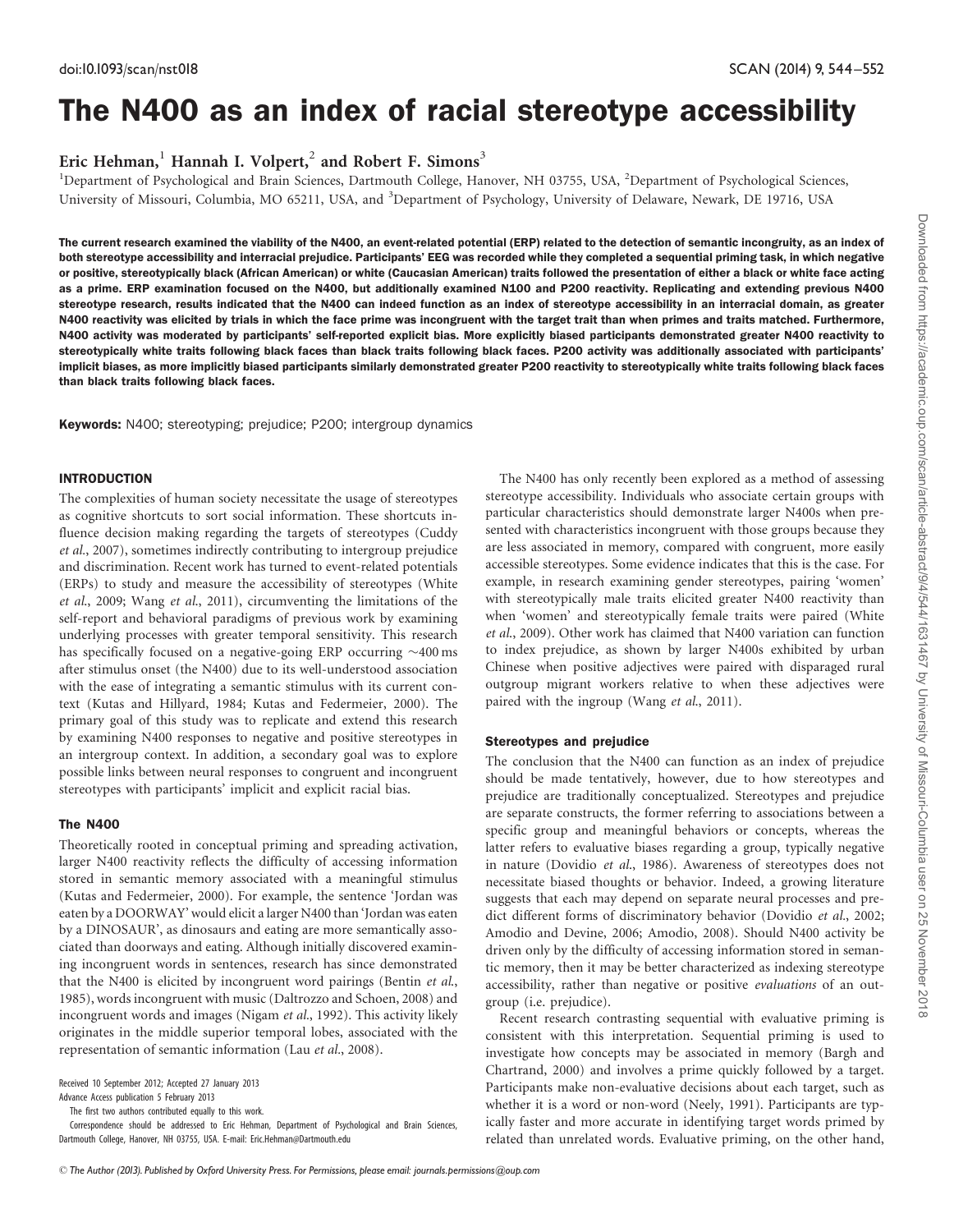occurs when negatively or positively valenced primes facilitate evaluative responses to targets congruent in valence. Thus, semantic priming occurs when the meaning of a prime and target are associated, whereas evaluative priming is evident when the prime and target share a valence, but not necessarily a meaning. Although seemingly similar, unique neural responses to each paradigm indicate the processes involved may be distinct; evaluative priming solely influenced the magnitude of the late positive potential (LPP), and not the N400 ([Herring](#page-8-0) et al.[, 2011](#page-8-0)). This finding indicates that semantic and evaluative priming may be driven by separable neural mechanisms and that the N400 may not be elicited by the negative and positive evaluations required for prejudice, thus being indicative solely of stereotype accessibility.

# N400 and prejudice

Despite evidence that evaluative biases may not be involved in the N400 directly, the possibility remains that this component can be utilized as an indirect measure of prejudice. Both positively and negatively valenced stereotypes exist for many groups, are learned and subject to reinforcement in memory [\(Gaertner and McLaughlin, 1983\)](#page-8-0). Thus, an individual who strongly associates a group with negative stereotypes might demonstrate a large N400 to positive associations with that group. A disparity in N400s elicited by negative and positive traits might be indirectly associated with participant behavior, just as stereotypes exert an influence on behavior (Cuddy et al[., 2007\)](#page-7-0). A physiological indicator of stereotype accessibility or prejudice would be extremely valuable due to the social desirability difficulties inherent in conscious or self-reported measures of bias [\(Dienstbier, 1970; Plant](#page-8-0) [and Devine, 1998\)](#page-8-0).

Indeed, some research has attempted to examine the link between N400 reactivity and prejudice (Wang et al[., 2011\)](#page-8-0). However, the confounding of the valence and stereotypicality of the target traits utilized in this research limit the conclusions that can be drawn regarding stereotype accessibility. For instance, 'clean', although positively valenced, is more stereotypically associated with urban Chinese than rural migrant workers, as the latter group performs hard labor in 'distasteful jobs that the city residents are unwilling to do' ([Wang](#page-8-0) et al., [2011,](#page-8-0) p. 104). Should more controlled, negative and positive, stereotypically ingroup and outgroup traits be utilized, the role of negatively or positively valenced incongruities in driving N400 variation might be explored.

Building on the above framework, our secondary goal was to explore links between ERPs and measures of implicit and explicit racial bias. Interpreting brain activity as a psychological phenomenon can be misleading absent corroboration with other measures ([Guglielmi, 1999;](#page-8-0) [Amodio, 2008](#page-7-0)). This issue is particularly problematic for existing N400 research on stereotyping, as N400 activity has not yet been linked to more traditional, implicit and explicit measures of bias. Explicit biases are consciously endorsed beliefs and judgments ([Mitchell](#page-8-0) et al.[, 2005\)](#page-8-0) predicting consciously controlled behaviors such as verbal bias during intergroup interactions ([Dovidio](#page-8-0) [et al.](#page-8-0), [2002\)](#page-8-0) or decreased political support for President Obama ([Hehman](#page-8-0) et al.[, 2010\)](#page-8-0). Implicit biases, on the other hand, generally manifest without an individual's awareness [\(Greenwald and Banaji, 1995](#page-8-0)) and predict unconscious behavior, such as negative non-verbal gestures or facial expressions during interracial interactions [\(Dovidio](#page-8-0) et al., [2002\)](#page-8-0), or seating distance from an outgroup member [\(Amodio and](#page-7-0) [Devine, 2006](#page-7-0)).

#### The current research

In summary, the question of whether the N400 can be utilized as an index of prejudice is currently unresolved. The current research sought to test this possibility in a semantic priming paradigm, while simultaneously replicating the limited research examining the N400 and stereotype accessibility. Specifically, we examined ERPs following both negative and positive, stereotypically in- and outgroup traits in an inter-racial context.

EEG was recorded while participants completed a semantic priming task, seeing first a black or white face prime, followed by negative and positive words stereotypically characteristic of blacks and whites. ERP analysis focused on the N400, but additionally examined the N100, associated with early attentional processes (Hillyard and Münte, 1984), and the P200, associated with greater attention to negative, threatening stimuli [\(Bartholow](#page-7-0) et al.[, 2003\)](#page-7-0) and implicated in implicit bias [\(Correll](#page-7-0) et al.[, 2006](#page-7-0); [Payne, 2006;](#page-8-0) He et al[., 2009\)](#page-8-0). ERP components were then examined for relationships with both implicit bias, collected during separate experimental sessions using the Implicit Association Test (IAT; [Greenwald](#page-8-0) et al., 2003) and self-reported explicit bias, as measured by the Attitudes Toward Blacks (ATB) scale [\(Brigham, 1993\)](#page-7-0).

# METHOD

# Participants and design

Participants included 32 white, right-handed undergraduates (14 male) who participated for partial course credit in a 2(Prime: Black, White)  $\times$  2(Valence: Negative, Positive)  $\times$  2(Congruence: Congruent, Incongruent) repeated measures design.

#### Stimuli

Face primes for the sequential priming task were color photos of 36 whites and 36 blacks with neutral expressions. Negative and positive, stereotypically black and white traits were selected from previous research on stereotype content ([Kawakami and Dovidio, 2001](#page-8-0); [Madon](#page-8-0) et al[., 2001](#page-8-0)) and included based on pilot testing during which 35 participants evaluated 95 traits first on a stereotypically black  $= 1$  to white  $= 7$  and then a positive  $= 1$  to negative  $= 7$  continuum. Nine traits evaluated as most black/positive (e.g. athletic), black/negative (e.g. hostile), white/positive (e.g. educated) and white/negative (e.g. spoiled) were selected, resulting in a total of 36 traits. Across race, traits were rated as equally negative and positive,  $F(1, 34) = 0.26$ ,  $P = 0.612$  and did not vary in length by race  $F(1,32) = 0.00$ ,  $P = 1.000$  or valence condition  $F(1,32) = 0.51$ ,  $P = 0.482$  (Table 1).

Table 1 Target traits and mean evaluations of negative to positive valence from pilot

| Black positive        | Mean | White positive  | Mean |
|-----------------------|------|-----------------|------|
| Athletic              | 6.29 | Educated        | 6.46 |
| Cultural              | 5.86 | Industrious     | 5.21 |
| <b>Humorous</b>       | 6.29 | Managerial      | 6.35 |
| <b>Masculine</b>      | 6.14 | Rich            | 6.04 |
| Muscular              | 5.71 | Smart           | 6.56 |
| Rhythmic              | 5.71 | <b>Trusting</b> | 6.17 |
| Strong                | 5.86 | Wealthy         | 5.83 |
| Well-built            | 6.29 | Well-traveled   | 5.00 |
| <b>Black negative</b> | Mean | White negative  | Mean |
| Armed                 | 2.67 | Boring          | 2.78 |
| Delinquent            | 1.43 | Greedy          | 2.08 |
| Hostile               | 1.71 | Pasty           | 2.67 |
| On welfare            | 1.14 | Prejudiced      | 2.04 |
| Poor                  | 1.29 | Pretentious     | 2.50 |
| Quick tempered        | 2.00 | <b>Shallow</b>  | 2.28 |
| Unemployed            | 1.29 | Spoiled         | 2.12 |
| Violent               | 1.14 | Whiny           | 2.28 |
|                       |      |                 |      |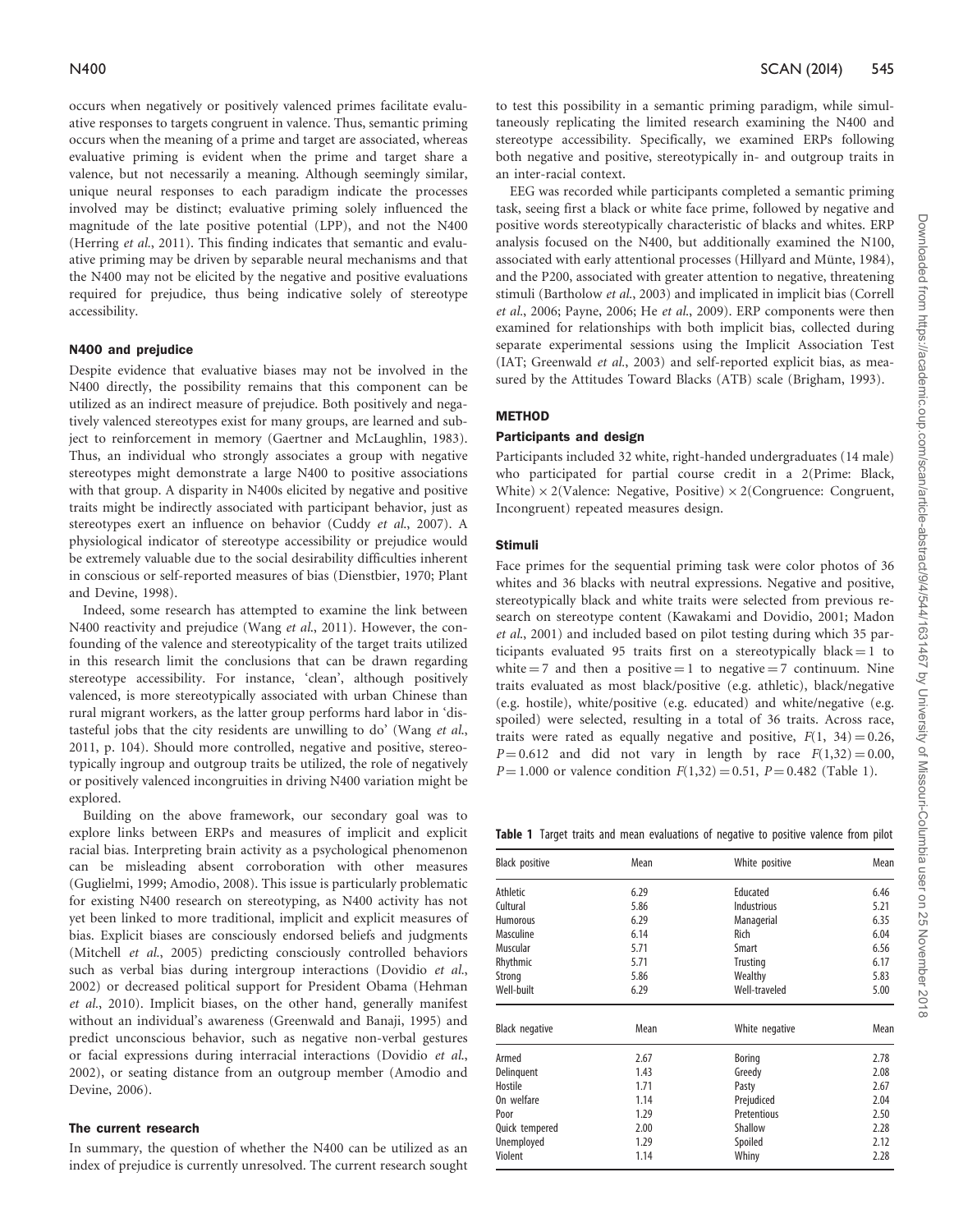#### Procedure

#### Electroencephalography collection

Participants received a general description of the experiment while being fitted with an electrode cap and then completed the sequential priming task. The task was presented on a 17 inch CRT monitor using Presentation (Neurobehavioral Systems). For each trial, the participant would see either a black or white face, followed by a negative or positive trait that was either stereotypically congruent (e.g. a black stereotype following a black face) or incongruent (e.g. a white stereotype following a black face) with the face prime. As explicit tasks increase the magnitude of the N400 ([Chwilla](#page-7-0) et al.[, 2000](#page-7-0)), participants rated the traits as negative or positive by response pad, using their left and right index fingers, the assignment of which was counterbalanced across participants. After a 5-trial practice block, participants completed 4 blocks of 72 trials each, for a total of 288 trials. Condition was randomized within block. On each trial, a fixation cross appeared for 500 ms. Facial primes were then presented for 500 ms, followed by a 500 ms blank screen before the target trait was presented for 1000 ms. A 1000 ms blank screen followed, after which the program proceeded to the next trial regardless of response.

#### Implicit and explicit bias measures

Participants were pretested before the experimental session to assess their explicit attitudes regarding blacks on the ATB ([Brigham, 1993;](#page-7-0)  $\alpha$  = 0.81). Higher values indicate more positive feelings toward blacks, or less explicit bias. Following EEG collection ( $M = 2.6$  days, s.d.  $= 4.11$ ) days, range  $= 13$  days), participants completed an evaluative IAT [\(Gaertner and McLaughlin, 1983\)](#page-8-0) in a different location as part of a presumably unrelated experiment, scored as recommended by [Greenwald](#page-8-0) et al. [\(2003\).](#page-8-0) Participants were randomly presented with stimuli consisting of 6 white faces, six black faces, six 'good' adjectives (e.g. joy), and six 'bad' adjectives (e.g. cancer) that were evaluative in nature. Categories were paired creating either congruent (African American and Bad, European American and Good) or incongruent (African American and Good, European American and Bad) associations. Faces and adjectives presented in the IAT were different from those presented during the sequential priming task. Participants categorized each stimulus via response pad. Order of presentation was counterbalanced. Higher values indicate greater ingroup evaluative bias. Participants were compensated in the form of \$5 or course credit. As expected, implicit (IAT D:  $M = 0.37$ , s.d.  $= 0.35$ ) and explicit bias  $(M = 5.14, s.d. = 1.00)$  were not correlated  $(r = -0.033, P = 0.867)$ .

# Data acquisition and reduction

EEG data were collected from 32 Ag/AgCl electrodes embedded in an electrode cap. During recording, all activity was average referenced, while AFz served as the ground site. Electrode impedances were kept below 20 KΩ. Advanced Neuro Technology (ANT) acquisition hardware (Advanced Neuro Technology, Enschede, The Netherlands) was used to amplify, digitize (512 Hz) and filter (bandpass 0.1–30 Hz) the EEG signal. The EEG was corrected for eyeblinks using Advance Source Analysis software from ANT. Trials exceeding  $\pm$ 75 µV were rejected before signal averaging.

To create ERPs, EEG was digitally re-referenced offline to the average of the mastoids. As the stimulus-onset asynchrony (SOA) was 1000 ms, epochs associated with each face–trait pair were time locked to the presentation of the trait stimulus, rather than facial prime. Trials with too many artifacts or with a participant response that did not match the predetermined valence of the trait presented were excluded from further analysis. Subjects with fewer than 20 usable trials in any of the 8 conditions were removed from analysis  $(n = 7)$ . Two additional participants were removed for failure to follow

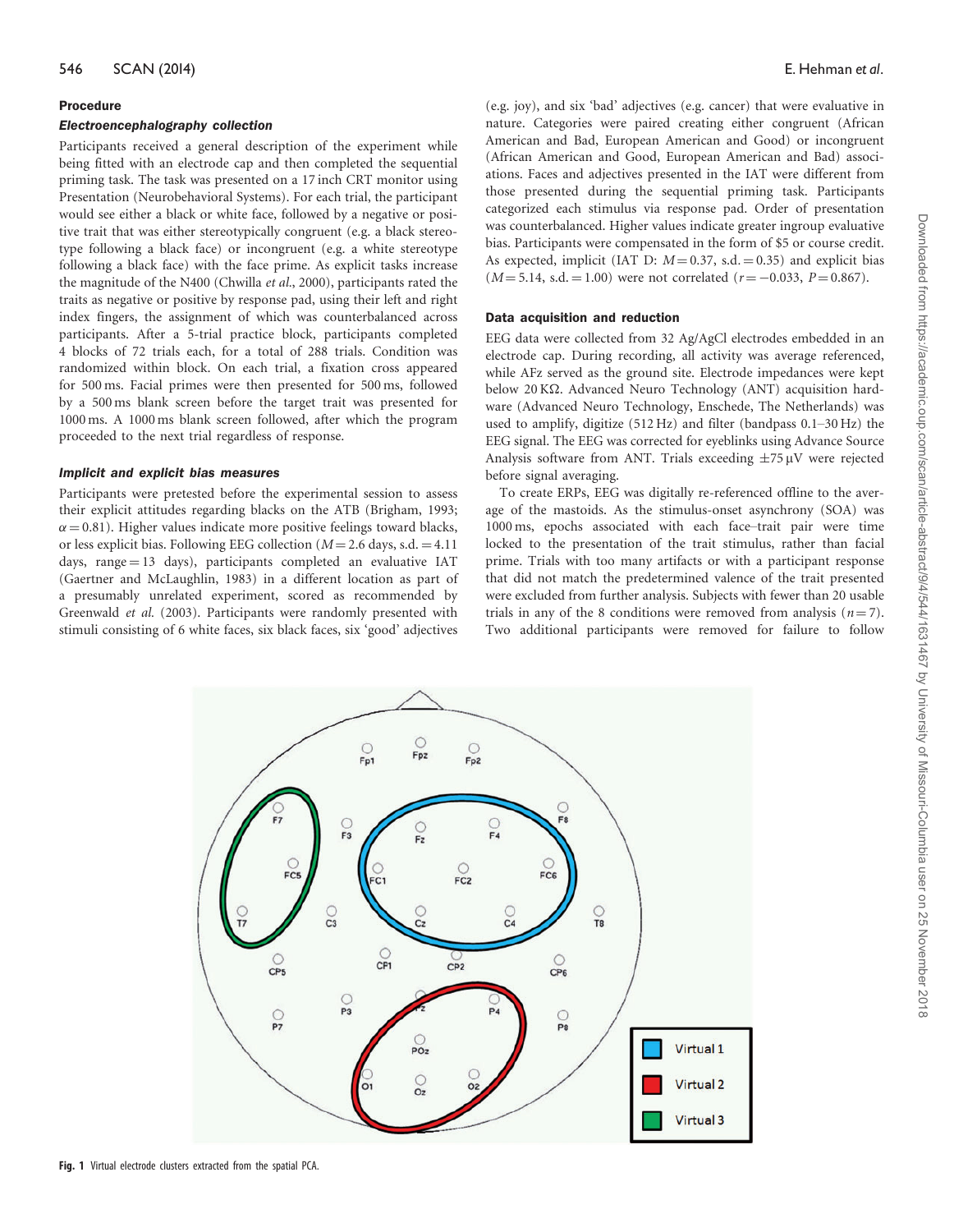

Fig. 2 ERP at virtual electrode 1 (A) compared with temporal PCA loadings (B) used to identify the N100 (Component 6), the P200 (Component 3) and N400 (Component 1).

directions, resulting in 23 participants (7 male) suitable for data analysis. Each average was baseline corrected by subtracting the average voltage occurring during the 200 ms before stimulus onset from the entire average.

To reduce the dimensionality of the data, a spatial principle components analysis (PCA) was conducted on individual averages of each condition. The spatial PCA identifies and forms virtual electrodes from clusters of highly correlated electrodes and captures the variance uniquely associated with the scalp distribution of the ERPs ([Spencer](#page-8-0) et al.[, 2001\)](#page-8-0). Four virtual electrode clusters emerged from the spatial PCA accounting for 85.2% of the variance (Figure 1; Cluster 4 was excluded as it closely related to activity at the two mastoids). Next, virtual ERPs were derived from the 'factor scores' for each participant, condition and virtual electrode at all time points. Virtual ERPs were then submitted to a temporal PCA, analyzing the covariance among time points for the 4 spatial factors, 8 experimental conditions and 23 participants to identify distinct components across time. Six temporal components from the PCA were extracted that accounted for 92% of the variance before varimax rotation. The temporal components were visually examined in conjunction with the virtual ERPs (Figure 2) to identify three temporal components of interest: N100 (Component 6), P200 (Component 3) and N400 (Component 1). We statistically analyzed all three temporal components at Virtual Electrode 1, where the amplitude for each was maximal. Components 2 and 4 were not analyzed because they reflected variance prior and subsequent to the epoch containing the ERP, and Component 5 was not analyzed as it did not reflect activity associated with Virtual Electrode 1.

# RESULTS

We first present preliminary analysis regarding behavioral response latencies during the task. We then examine the primary hypotheses regarding N400 variance across conditions, before additionally investigating N100 and P200 variation. Finally, we move on to exploring our secondary hypotheses regarding the relationships between ERP components and measures of implicit and explicit bias. We observed no effects of gender, and the analyses reported below collapse across this dimension.

#### Statistical approach

Our primary hypotheses were tested by subjecting response latencies and ERP components to a 2(Prime: Black, White)  $\times$  2(Valence of target: Negative, Positive)  $\times$  2(Congruence: Congruent, Incongruent) repeated measures analysis of variance (ANOVA).

A different approach was utilized to examine our secondary hypotheses relating ERP components and prejudice measures. ERP difference scores were created to examine the effect of congruence, initially collapsing across valence, for each ERP component. These difference scores were created by subtracting ERP activity for incongruent conditions from congruent conditions, separately across race: (black  $congruent - black incongruent)$  and (white congruent  $-$  white incongruent]. In other words, an average of the ERPs elicited in trials where black faces were followed by words stereotypically associated with whites were subtracted from an average of the ERPs elicited in trials where black faces were followed by words stereotypically associated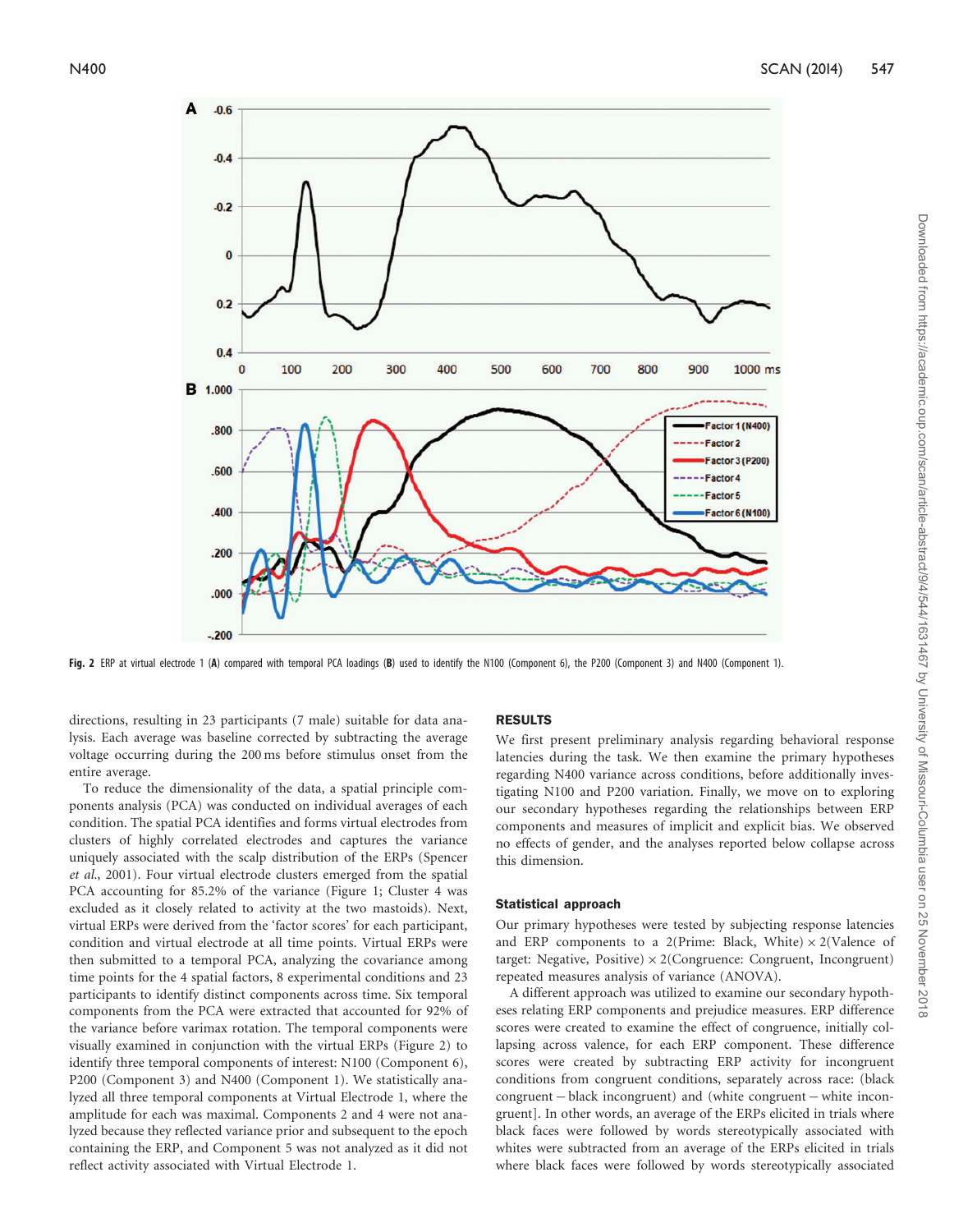with blacks. The same was done for trials with white primes. In separate analyses, implicit and explicit bias scores were then regressed on both (black congruent – black incongruent) and (white congruent – white incongruent] difference scores simultaneously. Significant prediction of these difference scores is analogous to within-subject moderation ([Judd](#page-8-0) et al.[, 2001\)](#page-8-0). Because these initial difference scores collapsed across the valence of trait to examine the effects of incongruence, additional difference scores were created for select follow-up analyses to explore the role of trait valence in eliciting responses.

#### Response latencies

The ANOVA revealed two main effects of response latencies. Participants responded more quickly both to traits primed by black faces,  $F(1, 22) = 6.16$ ,  $P = 0.021$ ,  $\eta_p^2 = 0.22$ , and to negatively valenced traits,  $F(1, 22) = 5.33$ ,  $P = 0.031$ ,  $\dot{\eta}_p^2 = 0.20$ . No other effects or interactions were present. Response latencies were not correlated with ERP activity.

# ERP reactivity across conditions N400

The ANOVA examining N400 reactivity revealed a main effect of congruence,  $F(1, 22) = 4.88$ ,  $P = 0.038$ ,  $\eta_p^2 = 0.18$ . Larger negative deflections were demonstrated in response to incongruent  $(M = -0.808,$ s.d.  $= 0.80$ ) than congruent face-trait pairings ( $M = -0.720$ , s.d.  $=$ 0.80), indicating that counter-stereotypical traits were more difficult to access (see Figure 3 for raw ERPs). This result conceptually replicates and extends previous research finding greater N400 reactivity for incongruent gender stereotypes (White et al[., 2009](#page-8-0)) by demonstrating the effect with a different task, SOA and stereotype group. Importantly, neither the prime  $\times$  valence  $\times$  congruence interaction,  $F(1, 22) = 1.63$ ,  $P = 0.215$ , nor the two-way interactions predicting N400 reactivity were significant. Together, these results indicate that across all participants, stereotypes incongruent with blacks or whites, or stereotypes negative or positive in nature, did not differentially or multiplicatively elicit N400 activity. Rather, consistent with a non-evaluative interpretation of N400 reactivity, only congruence influenced N400 responses.

# N100

A main effect of race of face prime emerged,  $F(1, 22) = 6.48$ ,  $P = 0.018$ ,  $\eta_p^2 = 0.23$ . Larger N100s were elicited by traits following black than white faces.

# **P200**

A main effect of valence was evident, with greater P200 activity to negative traits,  $F(1, 22) = 6.69$ ,  $P = 0.017$ ,  $\eta_p^2 = 0.23$ , qualified by a three-way Prime  $\times$  Valence  $\times$  Congruence interaction,  $F(1, 22) =$ 9.31,  $P = 0.006$ ,  $\eta_p^2 = 0.30$  (Figure 4). Simple effects revealed that following black face primes, incongruent negative traits elicited greater P200 reactivity than incongruent positive traits,  $F(1, 22) = 9.17$ ,  $P = 0.006$ ,  $\eta_p^2 = 0.29$ . An opposite effect occurred following white face primes, as congruent negative traits elicited greater P200 reactivity than congruent positive traits,  $F(1, 22) = 6.12$ ,  $P = 0.022$ ,  $\eta_p^2 = 0.22$ . Greater P200 amplitudes to negative vs positive stimuli is consistent with previous research ([Bartholow](#page-7-0) et al., 2003), although the differential elicitation of the P200 by incongruent traits following a black prime and congruent traits following a white prime is novel. We return to interpreting this result in the Discussion.

# Relationships with implicit and explicit bias

We next examined our secondary hypotheses regarding how differential N400 reactivity might correlate with more traditional measures of implicit and explicit bias. Each ERP component was examined, but N100 activity was not moderated by implicit or explicit biases.

# N400

As the N400 is a negative-going deflection, a difference score with a positive value indicates a larger N400 to incongruent compared with congruent face–trait pairings. We first examined whether more explicitly biased participants would demonstrate greater N400 reactivity than low-bias participants. ATB scores were regressed upon both black and white congruence difference scores simultaneously. Explicitly biased participants exhibited larger differences than low-bias participants in N400 activity between black congruent and incongruent trials  $(\beta = -0.598, P = 0.003)$  (Figure 5), but not on white trials  $(\beta = -0.038, P = 0.837)$ . In other words, the more explicitly biased the participant, the greater the N400 displayed to stereotypically white traits following a black face (compared with stereotypically black traits following a black face).

The above analysis collapsed across stereotype valence. Thus, to explore whether the effect was particularly driven by N400 reactivity to negative or positive stereotypes, two additional difference scores contrasting N400 reactivity elicited by negative or positive stereotypes were simultaneously regressed on ATB scores. Again, the more

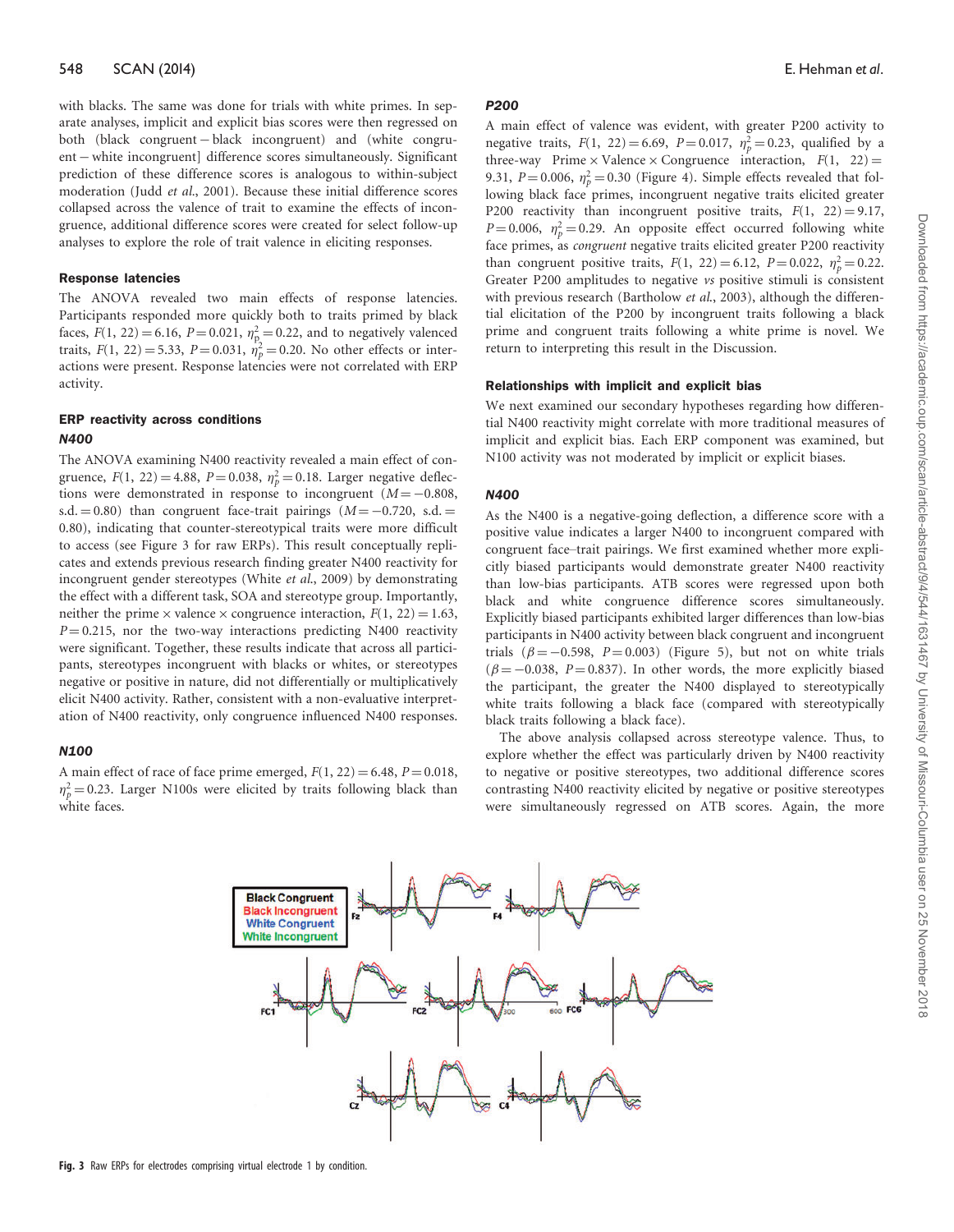

Fig. 4 P200 factor scores by condition.



Fig. 5 (A and B) ERPs at virtual electrode 1. Black congruent conditions contrasted with black incongruent conditions for both low (A; bottom half) and high (B; upper half) explicitly biased participants. (C) Correlation between difference in black congruent vs black incongruent conditions and ATB scores across all participants.

explicitly biased the participant, the greater the N400 demonstrated to stereotypically white traits following a black face. Results indicated that N400s elicited by both incongruent positive ( $\beta = -0.436$ ,  $P = 0.031$ ) and incongruent negative traits ( $\beta = -0.692$ ,  $P = 0.001$ ) were contributing uniquely to the relationship with explicit bias, although the effect was larger regarding negative traits.

Consistent with these results, N400 morphology varied between low and high explicitly biased participants (Figure 5). For participants lower in explicit bias, N400 activity was evident for approximately 300 ms, but for participants higher in explicit bias, N400 activity persisted for an additional 250 ms, indicating that individuals with greater explicit bias engaged in more prolonged processing. We return to this unexpected result in the Discussion.

Differential N400 reactivity between congruent and incongruent conditions following black primes robustly explained  $\sim$ 42% of the variance in ATB scores ( $R^2$  = 0.417). No other effects regarding ATB scores were evident. As the N400 indexes the difficulty in accessing associated information (Nigam et al[., 1992\)](#page-8-0), this result indicates that more explicitly biased participants may have struggled to incorporate both negative and positive stereotypically white traits with the context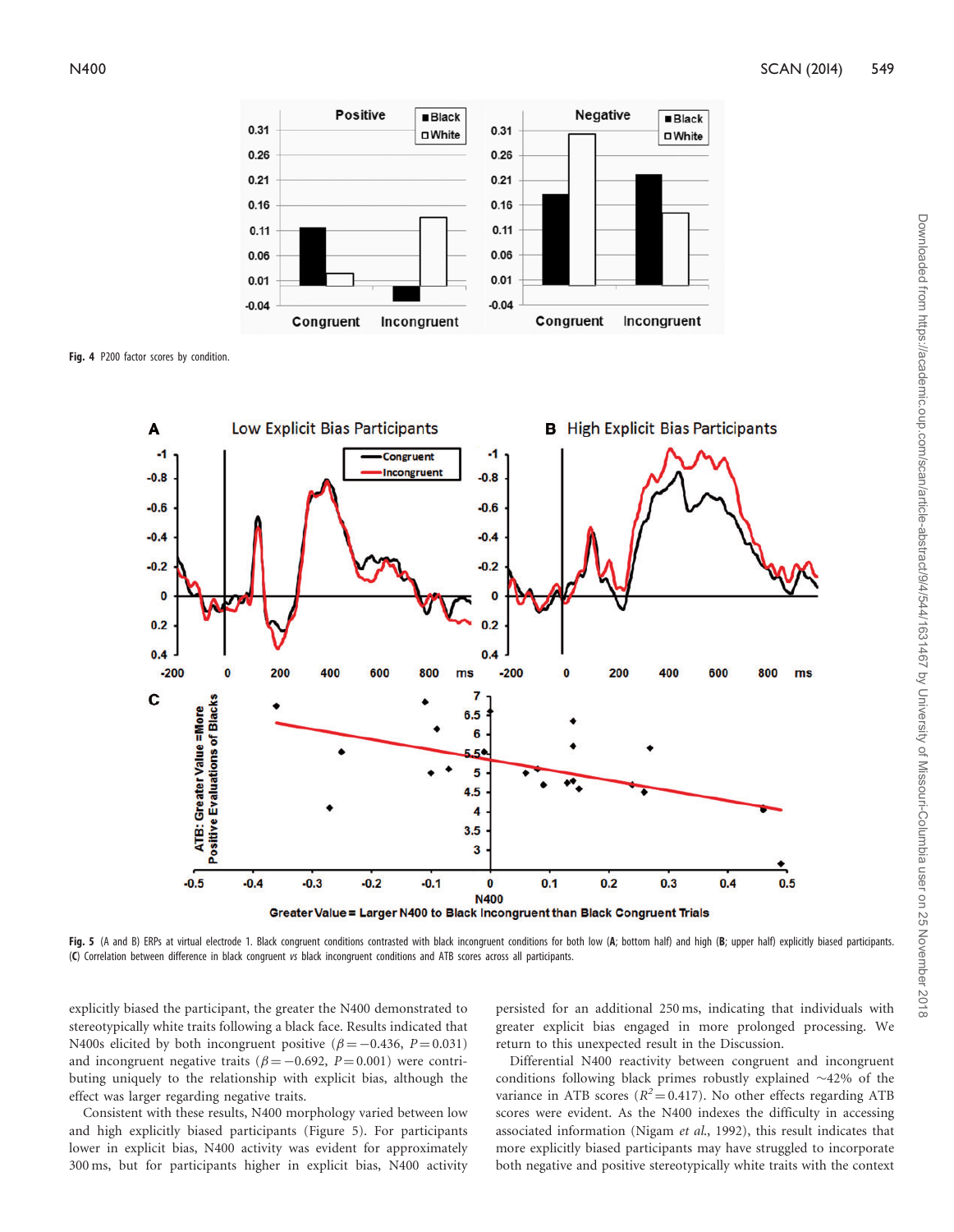

Fig. 6 Correlation between difference in black congruent vs black incongruent conditions and IAT scores across all participants.

of black faces. Implicit bias was not related to N400 activity in any condition.

#### P200

An analysis identical to that conducted with the N400 was conducted regarding variation on the P200. Implicit and explicit bias scores were regressed on the same series of condition-based difference scores. Unlike N400 reactivity, explicit bias did not predict differential P200 activity between any conditions.

Implicit bias, on the other hand, did predict differential P200 reactivity between conditions. Individuals with greater implicit bias demonstrated greater P200 reactivity differences between congruent and incongruent trials primed by black faces ( $\beta = -0.560$ ,  $P = 0.014$ ), but not trials primed by white faces ( $\beta = -0.245$ ,  $P = 0.247$ , than low bias participants. Thus, the more implicitly biased the participant, the greater the P200 elicited by stereotypically White traits following a black face (compared with stereotypically black traits following a black face) (Figure 6).

We again simultaneously regressed the difference scores examining the effect of negative or positive valence on IAT scores. Neither relationship was significant ( $ps > 0.1$ ), indicating that stereotype valence was not contributing uniquely. Congruence alone drove the effect. Differential P200 reactivity between congruent and incongruent conditions following black primes explained  $\sim$ 28% of the variance in the IAT ( $R^2$  = 0.284). No other relationships with IAT scores were present.

## **DISCUSSION**

The current research examined the viability of assessing N400 reactivity to congruent and incongruent associations as an index of both stereotype accessibility and interracial prejudice. The current findings replicate previous research demonstrating greater N400 reactivity to stereotype–incongruent than to congruent associations, but with important methodological and theoretical differences. First, results were obtained regarding black and white stereotypes, instead of gendered stereotypes (White et al[., 2009](#page-8-0)). In addition, the results demonstrate that the N400 effect manifests even when stereotypes were unrelated to the task (evaluating words as negative or positive). In previous work, participants explicitly indicated whether target words matched the primes. That N400 reactivity was elicited even when participants were not explicitly associating targets and primes hints at the automatic nature of the association, supporting a spreading activation interpretation of the N400 ([Franklin](#page-8-0) et al.[, 2007\)](#page-8-0). However, the racial element of this task may have been apparent to participants, and therefore, although it is clear that this task was less explicit than previous research, conclusive inferences regarding automaticity cannot be made.

Furthermore, N400 reactivity was demonstrated with a task including a 1000 ms SOA. Research indicates that evaluative priming does not occur with SOAs of greater than  $\sim$ 300 ms ([Hermans](#page-8-0) et al., 2001, [2003; Gawronski](#page-8-0) et al., 2005; [Castner](#page-7-0) et al., 2007). Thus, the present result reinforces the semantic, rather than evaluative, nature of our paradigm, as well as indicating that separable neural systems may be involved with evaluative and semantic priming effects. The current research did not find differing response latencies for congruent and incongruent trials typically obtained in the above stereotype and evaluative priming research. However, given that the SOAs used in the current paradigm (1000 ms) were longer than is typical in this type of research, this absence may be unsurprising. Regardless, researchers interested in response latencies should note this difference.

In addition, the race-based stereotypes in the current work were sociopolitically charged, and participants would likely have been reluctant or unable to explicitly acknowledge the strength of their associations. The current results theoretically extend previous work by demonstrating that the N400 can be used as a metric of stereotype accessibility even in domains where social desirability is a salient issue. This result highlights the utility of the N400 for researchers interested in examining stereotype-accessibility in various domains.

The secondary goal of this study was to examine whether N400 reactivity could be extended to examine individual prejudices by contrasting N400 reactivity to both positively and negatively valenced stereotypes. Our approach was to correlate differences in individuals' responses to valenced conditions with more traditional and validated measures of interracial prejudice: self-report measures and the IAT. Indeed, a strong relationship was evident between N400 activity and self-reported explicit racial bias, as racially biased participants demonstrated particularly strong reactivity to stereotypically white words following black faces. Interestingly, both negatively and positively valenced stereotypes were independently involved in self-reported bias.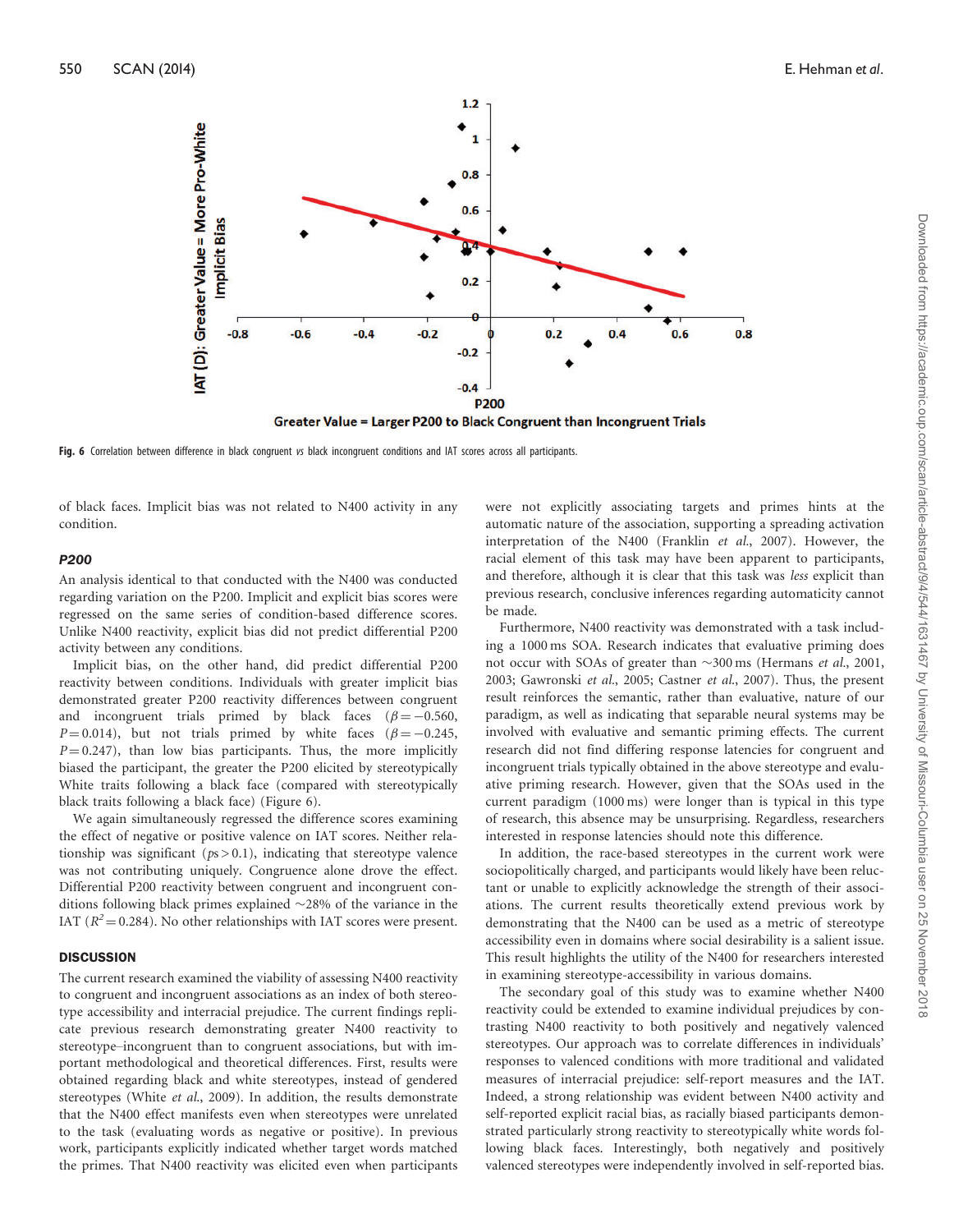<span id="page-7-0"></span>There was a striking difference in N400 morphology related to the explicit bias of the participant. In biased individuals, the N400 elicited by incongruent stereotypes endured for an additional 250 ms (Figure 5). To our knowledge, the only other research documenting such an effect was found comparing N400s elicited by incongruent words appearing as pairs or within a sentence [\(Van Petten, 1993\)](#page-8-0). Van Petten found more enduring N400 activity  $(\sim]200 \text{ ms}$  longer) when incongruencies were located within sentences, compared with N400 activity following an incongruent word pair, concluding that the longer duration reflected the associated semantic detail retrieved for the word that elicited the N400. In the current research, a similar interpretation suggests that individuals with greater explicit bias might have engaged in longer and more complex analysis when stereotypically white words were primed with black faces, compared with their less biased peers. Thus, white words associated with black faces may be incongruent only for individuals with greater explicit bias, while less biased individuals exhibit an N400 more typical of semantic processing ([Kutas and Hillyard, 1984; Nigam](#page-8-0) et al., 1992; [Van Petten, 1993\)](#page-8-0). This novel, although unexpected, result is consistent with the original hypotheses. The results of our secondary hypotheses should be viewed with some care, given our moderate sample size and the sometimes ephemeral nature of individual differences. That said, we note the robust relationship between N400 reactivity and self-reported bias  $(R^2 = 0.417)$  and believe that future work should examine the link between N400 reactivity and individual biases more closely.

Regarding effects involving other ERPs, participants demonstrated larger P200s to negative than positive traits in general, consistent with previous characterizations of P200 activity as primarily demonstrating vigilance to threat (Bartholow et al., 2003). In addition, the P200 was sensitive to the race of prime, valence and congruence of trait simultaneously as demonstrated by the three-way interaction (Figure 4). This pattern of activity might be explained as an overall reaction to negative White traits. Participants might have found negative ingroup traits more threatening than positive ingroup traits. In turn, these negative ingroup traits may have been particularly threatening when explicitly associated with the ingroup by the face prime.

An alternative to this explanation is that larger P200s were simply elicited by negative, stereotypically white words. We favor the incongruency explanation, however, given our care in selecting target traits. Negative stereotypically white words were not (i) more stereotypical or (ii) longer than any other trait categories and were not (iii) more negative in valence than negative black stereotypes. Future research may examine whether these traits varied on other dimensions, and how that might account for the current results. Nonetheless, the current results indicate that the P200 may be more sensitive to multiple dimensions than previously believed.

In addition, differential P200 reactivity predicted individuals' implicit bias. This relationship was evident only when contrasting congruent and incongruent conditions following black faces. Unlike the P200 interaction regarding activity across all conditions, neither the presence of a white prime nor valence of trait contributed to this effect. The P200 has previously been linked with behaviors associated with greater implicit bias, such as willingness to shoot or not shoot a target (Correll et al., 2006) and IAT scores (He et al[., 2009](#page-8-0)). The present effect appears to replicate these patterns of results, although we note that the current methodology varies dramatically from them. Thus, the current results converge with a growing body of research pointing to the P200 as a valuable neurological index of affectively based biases with important behavioral outcomes, but future research should more closely examine the P200-implicit bias link to determine what these different tasks may be similarly capturing.

Although the difference scores utilized contrasts varying traits following the face prime (e.g. Black Congruent - Black Incongruent), an alternative method would have been to contrast conditions where the trait was held constant while varying the race of face prime (e.g. Black Congruent – White Incongruent). This alternative method of incongruence was in fact examined, but no relationships with ERPs were evident. Increased vigilance and attention following black primes may be responsible for this pattern of effects. Supportive of this possibility, faster response latencies and larger N100s were elicited by traits following black than white primes. Previous work has demonstrated that the N100 is sensitive to task factors (Hillyard and Münte, 1984) such as whether targets are armed in a shooter paradigm (Correll et al., 2006), indicating that participants may have believed that traits following Black faces were more relevant to the task, or that assessments of prejudice were being made on those trials and thus commanding attention. We had no a priori hypotheses about which contrasts might best predict bias, however, and future work should examine exactly why these particular comparisons were linked with bias. This result highlights the importance of corroborating neurological measures with other, better understood assessments of behavior [\(Guglielmi, 1999](#page-8-0)).

A limitation of the current work involves the selected stereotypical traits. Specifically, negative black stereotypes were evaluated as more negative than negative white stereotypes. This result is likely due to the physical danger connotations of the negative black stereotypes. We selected the most negatively or positively valenced traits in each category to maximize participant responsiveness, but more equally matched comparisons would have been preferable. However, it is critical to note that this difference in valence regarding negative stimuli does not account for any of the current effects. Participants generally responded to these different categories of stimuli equally and indeed sometimes demonstrated greater reactivity to negative white stereotypes (e.g. P200). Nonetheless, future research should ensure stimuli are equated on all dimensions.

In summary, the current research extends previous work finding that the N400 can act as a viable index of stereotype accessibility in interracial domains. In addition, we provide preliminary evidence that differential N400 and P200 reactivity to negatively and positively valenced stereotypes may provide a window into individual biases. These results warrant future attention regarding neurological indicators of prejudice and stereotype endorsement. Further research may be able to use such components to shed further light on the neurological roots of intergroup conflict.

#### REFERENCES

- Amodio, D.M. (2008). The social neuroscience of intergroup relations. European Review of Social Psychology, 19, 1–54.
- Amodio, D.M., Devine, P.G. (2006). Stereotyping and evaluation in implicit race bias: evidence for independent constructs and unique effects on behavior. Journal of Personality and Social Psychology, 91, 652–61.
- Bartholow, B.D., Pearson, M.A., Gratton, G., Fabiani, M. (2003). Effects of alcohol on person perception: a social cognitive neuroscience approach. Journal of Personality and Social Psychology, 85, 627–38.
- Bentin, S., McCarthy, G., Wood, C.C. (1985). Event-related potentials, lexical decision and semantic priming. Electroencephalography and Clinical Neurophysiology, 60, 343-55.
- Brigham, J.C. (1993). College students' racial attitudes. Journal of Applied Social Psychology, 23, 1933–67.
- Bargh, J.A., Chartrand, T.L. (2000). The Mind in the Middle: A Practical Guide to Priming and Automaticity Research. New York, NY: Cambridge University Press.
- Castner, J.E., Chenery, H.J., Copland, D.A., Coyne, T.J., Sinclair, F., Silburn, P.A. (2007). Semantic and affective priming as a function of stimulation of the subthalamic nucleus in Parkinson's disease. Brain, 130, 1395–407.
- Chwilla, D.J., Kolk, H.H.J., Mulder, G. (2000). Mediated priming in the lexical decision task: evidence from event-related potentials and reaction time. Journal of Memory and Language, 42, 314–41.
- Correll, J., Urland, G.R., Ito, T.A. (2006). Event-related potentials and the decision to shoot: the role of threat perception and cognitive control. Journal of Experimental Social Psychology, 42, 120–8.
- Cuddy, A.J.C., Fiske, S.T., Glick, P. (2007). The BIAS map: behaviors from intergroup affect and stereotypes. Journal of Personality and Social Psychology, 92, 631–48.